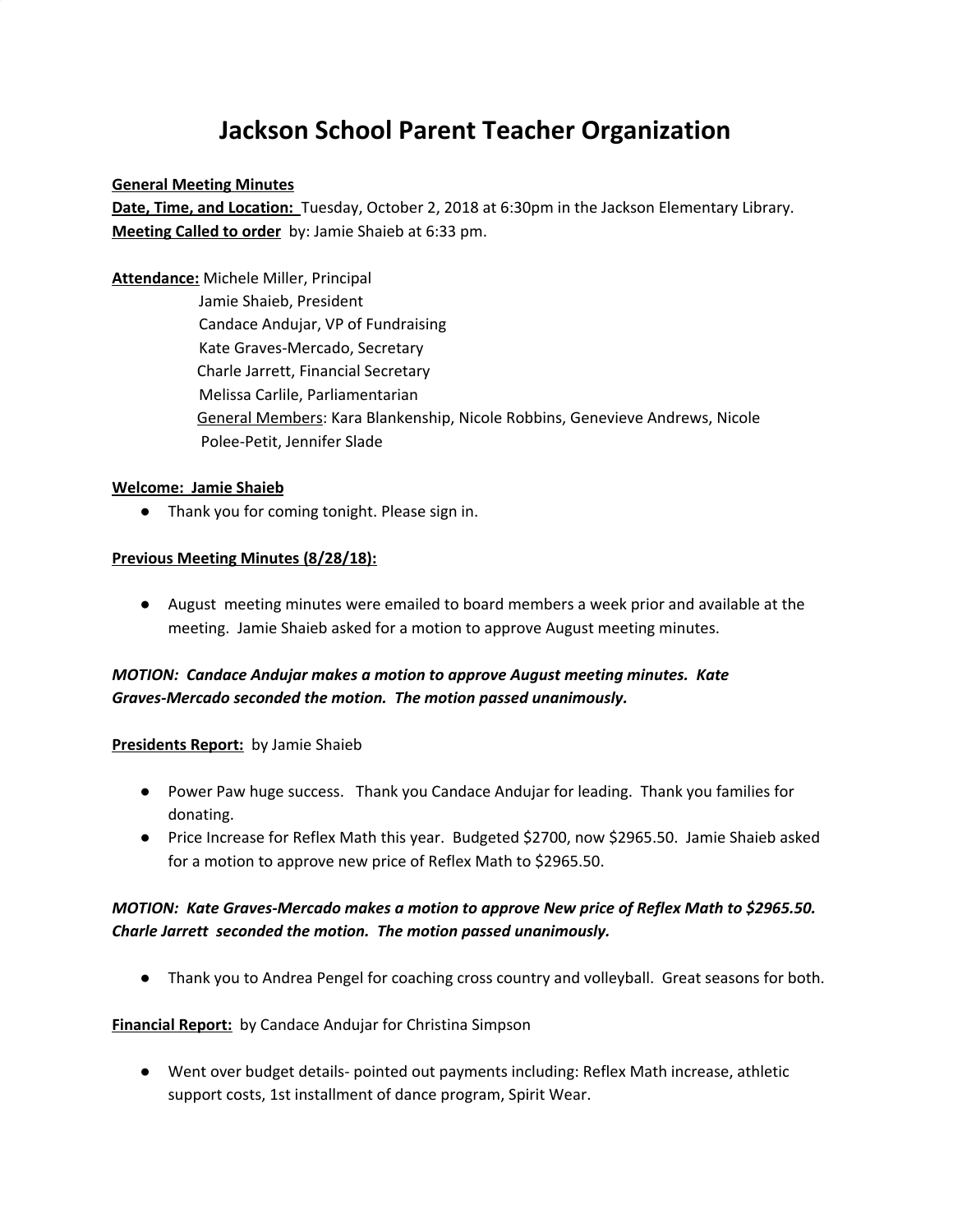● Asked for questions. Thank you!

#### **Principal's Report:** by Michele Miller

- Working on PBIS (Positive Behavior Intervention Training)
- Training video being made, new signage all to support positive message.
- Dino Stars going well! Mrs. Miller is in the play.
- She will check in on Choir and find out the plan and about sign-ups.
- Preparing a surprise teacher performance for Fall festival.
- Teachers getting ready for classroom dance performances in November.
- Met with El Dorado Art Council- each classroom will work with an artist to create artwork. An Art Show at the end will be a culmination of the program.
- Thank you PTO for Reflex Math
- Hired all positions needed except a part time Resource teacher ( a sub is filling in for now)

#### **Committee Reports:**

Power the Paw: by Candace Andujar

- PAW raised \$24,065.87
- 18 Business's sponsored which accounted for \$6300 of the total.
- Hadden's class won the highest percentage with 73% participation
- 44% of the school participated and 4th grade had the highest total participation.

# Community: by Charle Jarrett

- The next 2 community events are Donuts for Dad and Veteran's Day.
- Donuts for Dad is progressing well. The donut vendor has been secured.
- Lined up Donuts for Dad with Book Fair again because it brought in so much last year.
- Veteran's Day has a lot of help
- Budget for each event is costing less as items from previous years are being reused.

# Fall Festival: by Melissa Carlile

- Fall Festival is requesting more parent volunteers this year.
- They are good on supplies and have received a lot of donations.
- Teachers are all signed up for monitoring the classroom baskets in the Ruppel Center.
- All Vendors are confirmed and there will be no vendors on the field this year.
- Melissa Carlile expressed concerns over the location and condition of the PTO shed.
- Classroom scarecrows will remain in the classroom until Friday.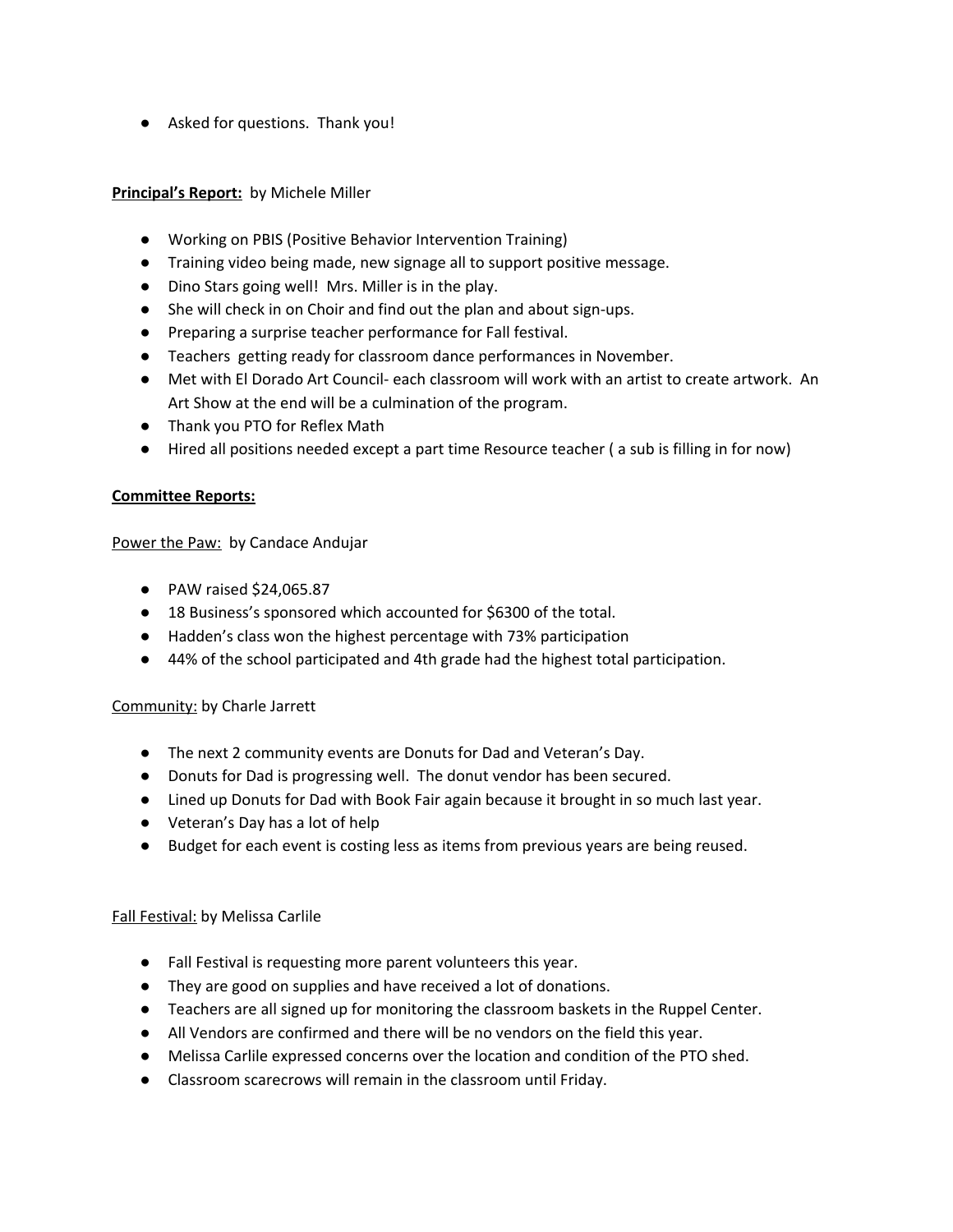Box Tops: by Jamie Shaieb for Danielle Dalton

- Steffano's class won this for the most Box Tops submitted in September
- Each month the classroom with the most Box Tops will win a certificate for free shaved ice or another treat and the classroom with the most overall Box Tops for the year will win a Pizza Party.
- Over \$800 in Box Tops have been collected!

# Veteran's Day Assembly: by Jamie Shaieb

- Veterans Day Assembly is on Wednesday, 11/7 @ 9:15am.
- Mrs. Lindley is the teacher coordinator.
- The Veteran's Day Assembly will remain in the Ruppel Center with the Beale's Point Air Force Honor Guard to present the Colors, breakfast for Veterans and family will be served and a few Vets will stick around for a small talk with the 5th grade classrooms.

# Dining 4 Dollars: by Jamie Shaieb

- The Relish Dining 4 Dollars event was successful. We are still waiting for the donation.
- Upcoming Dining For Dollars:
	- 10/11 Papa Murphy's
	- 10/29 Chick Fil A
- We are looking into other locations that are closer in proximity to Jackson.

Melissa Carlile offered Ice Cream Dining for Dollars fundraiser night in the Spring after their Ice Cream shop opens.

# New Business: by Jamie Shaieb

- Book Fair: Sign Genius for Volunteers, also needs decorating, pre work, etc. Let's support Mrs. Upton
- Requested 100 Raffle tickets to be donated to various students. Mrs. Miller to determine who receives tickets and will had them out discreetly.
- We are excited to see that all the grades have scheduled field trips. PTO is happy to help fund the bus expense for 1 field trip per grade level.
- College coming to perform assemblies for kids
- Any other new business?

Melissa Carlile brings up issue with parking on Hoffman Ct.- The neighbors are complaining that cars are parked on the wrong side of the street and that kids cannot be seen when running between the cars. The are 6 signs that say no parking and the Sheriffs will be handing out parking tickets in October.

Michelle Miller will add the parking concerns in Safety Corner in the next newsletter.